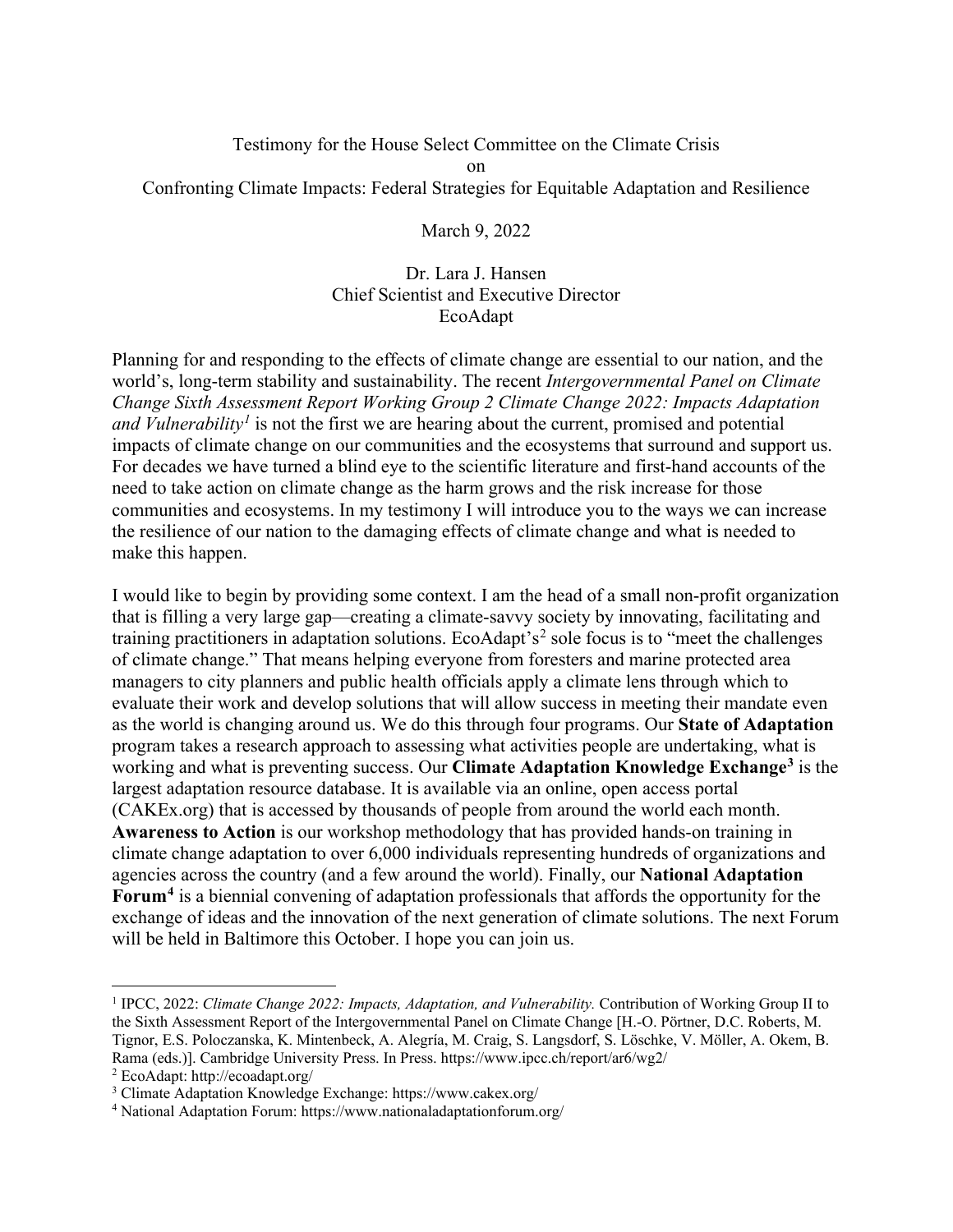In the past two decades, I have learned a lot about good adaptation practice—on the ground and through government support. I'd like to share some of that with you today. My hope is that you will see the importance of championing this type of work in your own Districts and through the federal mechanisms that can help to make all of our lands and communities climate savvy. The effects of climate change that are being felt today will continue and intensify for decades and centuries to come, yet every day we are afforded the opportunity to make management and planning decisions that either help us prepare for these changes or leave us more and more vulnerable. I urge you to lead us onto a path toward a better future. A path on which we take both mitigation (reducing the greenhouse gases that cause climate change) and adaptation (preparing for and responding to the climate change impacts that are unavoidable due to past emissions) seriously. These are not choices to be played against each other—both are necessary responses to climate change. Doing one without the other will lead us to our own peril.

Ignoring climate change is not an option. It was not an option the first time I testified before a Congressional committee (Senate Committee on Commerce, Science and Transportation) in March of 2004, almost exactly 18 years ago, when atmospheric CO<sub>2</sub> was 378 ppm and global temperature had increased 0.6 degrees Celsius. Yet we did not take action. It was not an option when I testified in 2007 to the Senate Committee on Commerce, Science and Transportation's Subcommittee on Oceans, Atmosphere, Fisheries, and Coast Guard, when atmospheric CO<sub>2</sub> was 386 ppm. And still we did not change our trajectory. It was not an option when I testified in 2019 and atmospheric CO2 was 410 ppm and global temperature has risen one degree Celsius. And it is still not an option today when atmospheric  $CO<sub>2</sub>$  has reached 418 ppm and global temperatures have risen 1.1 degrees Celsius. I am back today hoping that we are ready to fully address this unprecedented problem with the level of action it requires. The best place to start is somewhere, so let's see what we can do today.

## **How can we create a durable nation in the face of climate change?**

There are clear actions we can be taking to increase our national resilience. To understand why they are needed we can look to how the impacts we are already experiencing and are projected to experience are affecting communities and resources across the country. In this same hearing there will be two speakers from the Gulf Coast, so I will share examples from other regions of the country—not only the impacts that are being felt, but some responses to those impacts.

**Fire**. Perhaps the most far-reaching effects of climate change have been those of wildfire. Not only have the size, heat and speed of these fires been terrifying, and the damage to life, property, economies and ecosystems been felt deeply where fires occur, but the smoke is having impact at the continental and often global scale. In summer 2020 a colleague and I were collaborating on a project—me on Bainbridge Island in Washington, him in rural Maine—yet we were both inside our houses with windows closed and air filters running to reduce the effects of the smoke-filled air that surrounded our homes. Over the past several years, millions of Americans have experienced these impacts for often weeks at a time—risking serious health impacts with extended outdoor smoke exposure. Many communities are developing plans for how to ensure healthy air in schools when late summer fire season and back to school intersect. Many schools have not historically had air conditioning systems but such equipment is now becoming necessary as windows cannot be left open to cool classrooms on hot late summer days. Obviously adding air conditioning and air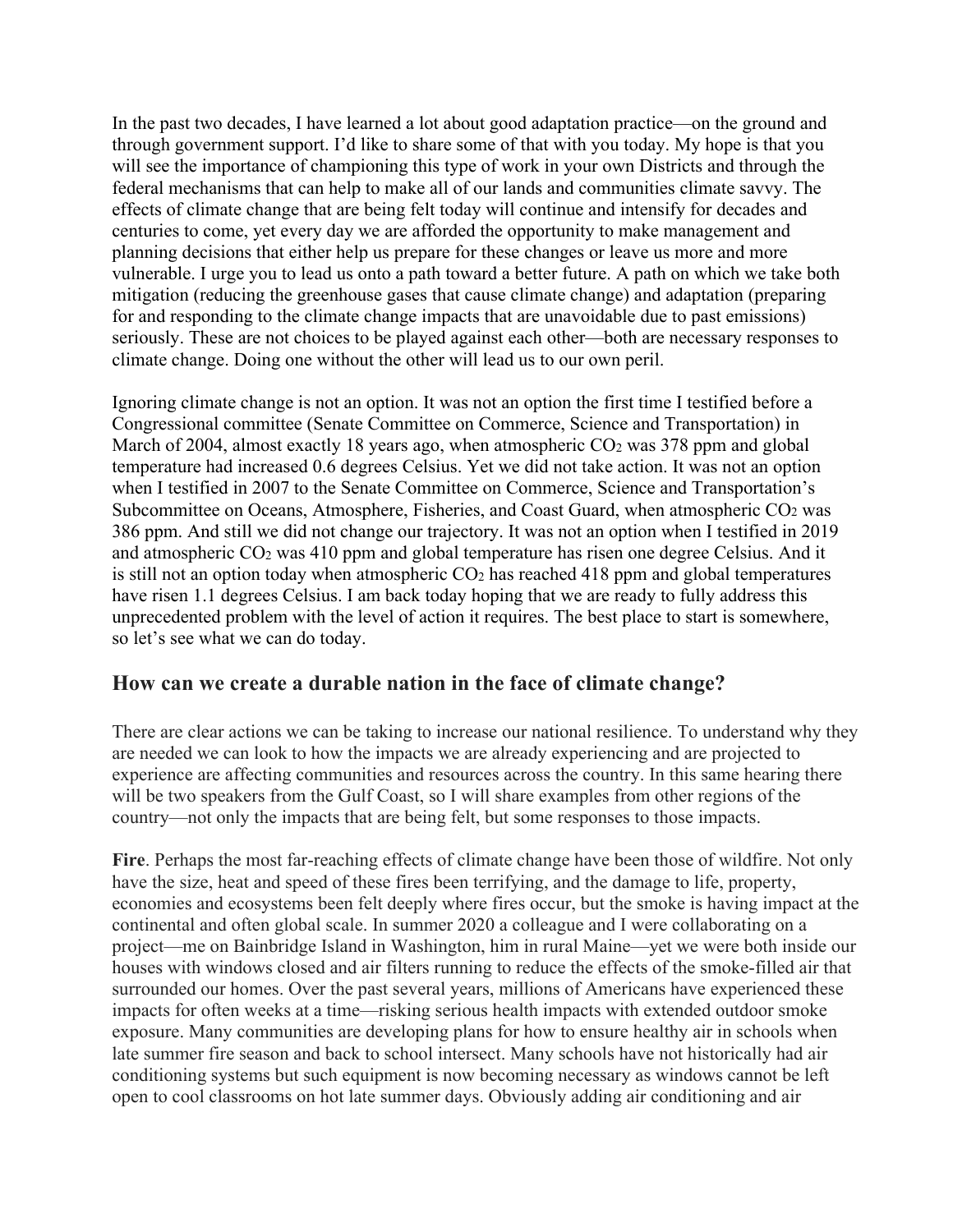filtration systems to schools costs money, as does powering and maintaining them. Money that most school districts, especially those already underfunded, do not have. Additionally, how do we ensure the energy used to power these cooling and air filtration systems does not result in emissions that further compound the problems these actions are working to ameliorate?

Those hot late summer days are also becoming more common as the number of days above 95 degrees Fahrenheit is increasing, meaning more of them occur beyond what is traditionally thought of as peak summer. **Heat** is often described as the invisible aspect of climate change and may be among its most deadly with more constant stress to people and ecosystems then episodic events such as storms or floods. In our daily lives, hearing that global temperatures have increased a bit over 1.1 degrees Celsius does not sound like much. Difference in temperature from day to night is often much more than that. However, that's not what this increase is all about. This is the global average temperature. That means the temperature that makes life possible on our planet. Even small increases in global temperature dramatically change the way our earth systems work. An increase in temperature of 1 degree Celsius can cause coral reefs to bleach, glaciers and ice shelves to melt, ocean currents to change, and evapotranspiration to change. This affects things as basic as our food and water supply. Dealing with heat is an opportunity for knowledge exchange, with examples from warmer climates being of great use to those in warming locations.

**Drought**. Much of the country has seen long-term or new seasonal drought over the past two decades. From Atlanta to Seattle, the Great Lakes to Los Angeles, there have been droughts that have upended local planning. These have implications of delivery of drinking water, meeting agricultural needs and supporting ecosystems—with lake levels and soil moisture dropping. Communities are taking action to increase water efficiency in building code, encouraging drought tolerant landscaping to reduce the need for irrigation, and increasing local storage capacity. In agriculture, crops are changing, and in forestry, new tolerant species are being planted for restoration and harvest. To make these modifications effective, local planners need information, such as what drought projections looks like more than one year out, and what species will be most appropriate for landscaping and restoration efforts when combining multiple future climate impacts (temperature, drought, seasonal flooding).

**Sea level rise and inland flooding**. While discussed by other speakers at this hearing, these are not just issues of the Gulf Coast of the United States. Increasing frequency and magnitude of flooding have been seen around the country in recent years as changing precipitation patterns overwhelm often channelized freshwater systems. Sea level rise is being felt as direct encroachment of water, saltwater intrusion to aquifers, and increasing rates of erosion along all coastlines. Sea level rise is a train wreck in slow motion. Why do we continue to develop our coastlines when we know the projections of sea level rise will be a meter or more in many places? On the island where I live, just like most communities across the country, we have not changed our zoning to recognize the reality of climate change and new structures continue to be constructed in harm's way by public and private interests. Federal dollars allocated for local transportation, water treatment and any other activity are not required to consider the impacts of climate change before they are distributed, creating countless bad investments.

**Ocean Acidification**. While we can't see it, ocean acidification is another aspect of climate change that is complicating our lives. The damage done to ecosystems and fisheries by changing ocean pH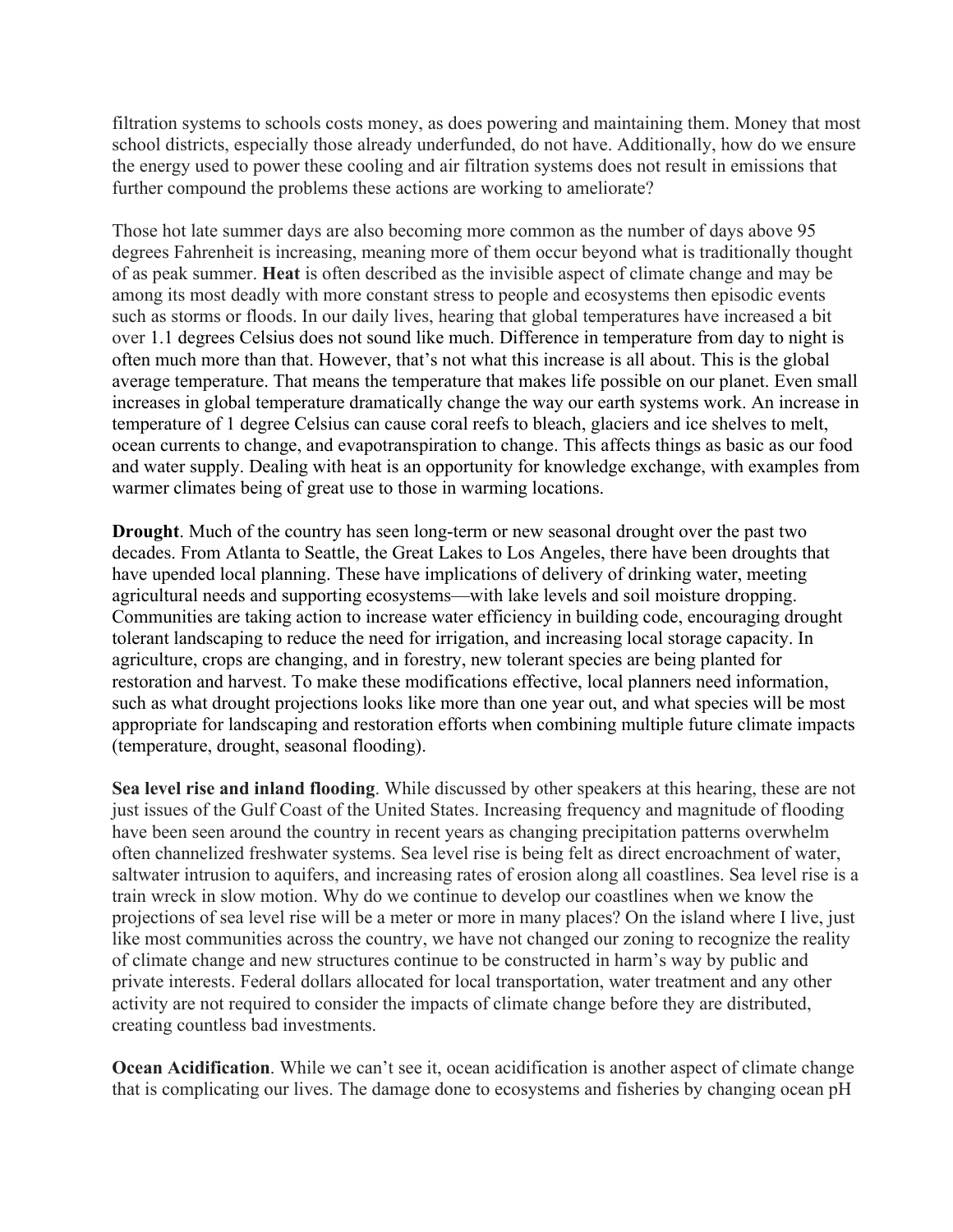will have knock on effects to society. Ocean acidification is expected to diminish coral reef growth, systems already being adversely affected by increasing ocean temperatures. This combination will diminish reefs further reducing the protection they provide to coastlines in Florida and Hawaii, as well as U.S. territories and associated states. Ocean acidification will affect fisheries, including many that are important to tribal, indigenous and other subsistence cultures. There is also the potential for ocean acidification to affect coastal water quality in a manner that will complicate our ability to meet desired standards associated with wastewater treatment and contaminated site remediation. While we need better information about what works as effective adaptation in all sectors, ocean acidification is an area where much exploration, innovation and evaluation are needed.

**Interactive effects**. Climate change is not occurring in a vacuum. Rather it is another suite of stressors on top of an array of stressors already affecting our people, communities, industries and ecosystems. As a result it will exacerbate the impacts of those stressors, and often also be exacerbated by those stressors. An example of such a multiple stress that was mentioned above is contaminated lands, such as brownfield sites, which when flooded (due to freshwater flooding or sea level rise) can lead to remobilization of contaminants or damage to remediation efforts<sup>[5](#page-3-0)</sup>. Invasive species can also interact with climate change. Similarly, invasive grasses, for example, alter the availability and continuity of fire fuels, contributing to more severe wildfires. There are resilience opportunities in taking action to substantially reduce the presence of these other stressors (e.g., cleaning-up contaminated sites, removing invasive species) in order to decrease the potential adverse impacts of climate change, but only if these actions are taken at a level that genuinely reduces the harm caused when climate change is added.<sup>[6](#page-3-1)</sup>

It is also essential to understand that climate change affects us all, but some people and places will be more deeply impacted than others based on where they are and the resources available to them. In fact for these people the disproportionate burden of other stressors will make the impact of climate change even more devastating. There is great opportunity for federal action to ensure that the needed resources are readily available and that potential harm is limited to the degree possible.

**Planning for the future, not the past.** Those who work in climate change often point out what may sound obvious—the past is not an option. However when you realize that most planning and management decisions are made based on past patterns of development, economic trends and local preferences, you also realize that we are rarely planning for the future. A simple example of this can be seen in natural resource management where a vital tool for habitat protection is habitat restoration. The very premise of restoration is to restore the site with the flora and fauna that previously inhabited the location prior to some injury (e.g., fire, oil spill). Yet in many cases the species that used to live there will no longer find it hospitable given changes in temperature and precipitation patterns, or sea level rise. Similarly designing stormwater infrastructure for past run-off levels in areas likely to see dramatic increases in large precipitation events would not be a prudent investment. An example of progress in this area was the course correction by FEMA to

<span id="page-3-0"></span><sup>&</sup>lt;sup>5</sup>Mielbrecht, E. and K. Tarrio. 2019. Massachusetts Climate Change & Hazardous Waste Site Screening. EcoAdapt. ,https://www.cakex.org/sites/default/files/documents/MA%20Climate%20%26%20Contaminants%20Screening%20 Report%20FINAL%206Dec2019.pdf

<span id="page-3-1"></span><sup>6</sup> Hansen, L.J. and J.R. Hoffman. 2011. Climate Savvy: Adapting Conservation and Resource Management to a Changing World. Island Press, Washington DC.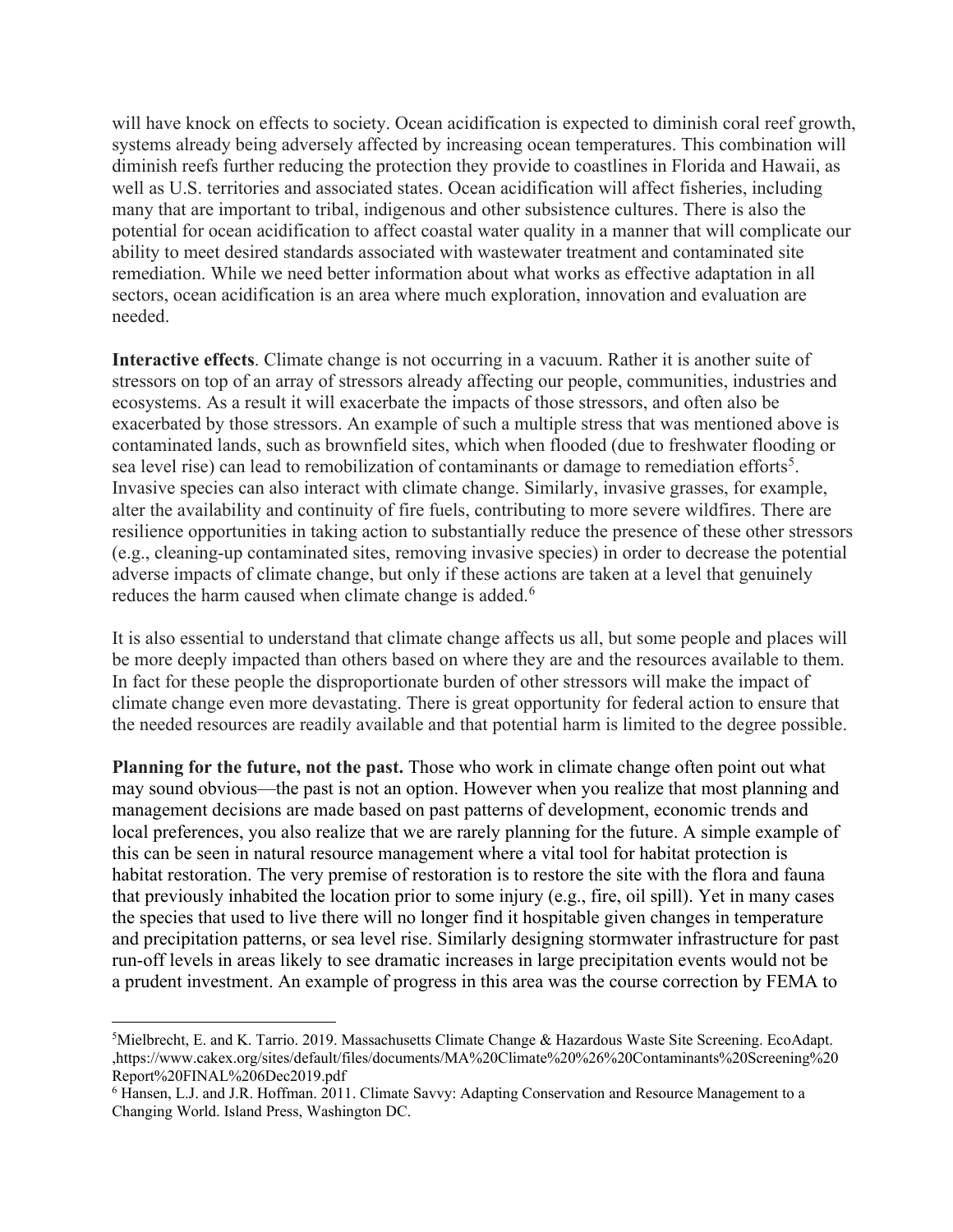no longer require rebuilding damaged structures just as they had been which would have made them just as vulnerable as they were, increasing the likelihood of repeated damage.

**The need for regional coordination.** Improving coordination helps increase the resilience of people and landscapes by providing opportunities for leveraging resources (e.g., funding, data, people time), building buy-in and support for plans and on-the-ground projects, improving communication about planned and ongoing activities, and providing a shared understanding of threats, solutions, and priorities. For example, the Flagstaff Watershed Protection Project is a partnership effort between the State of Arizona, City of Flagstaff, and Coconino National Forest to help reduce the risk of devastating wildfire and post-fire flooding in neighboring watersheds.<sup>[7](#page-4-1)</sup> In 2010, the Schultz Fire in Coconino National Forest severely burned thousands of acres of steep terrain; over 20 major flash flooding events occurred after the fire, destroying community drinking water sources and costing over \$130 million in damages. Increased fire severity and extreme precipitation events are projected to continue with climate change, requiring targeted forest restoration work and collaboration to reduce the risk of fire and flooding and subsequent impacts on the community. This project is one of only a handful of examples where restoration work on a national forest is being funded primarily by a municipality.

In coastal systems, sea level rise is causing saltwater intrusion into freshwater ecosystems and aquifers resulting in habitat conversion, infrastructure loss, and in some cases, forced relocation of coastal communities, such as in Alaska (e.g., Native Alaska Villages of Kivalina and Newtok) and Washington State (e.g., Hoh Tribe). The primary adaptation approaches employed to address sea level rise, flooding, and erosion issues include: engineered structures (rip rap, bulkheads, tide gates), natural and nature-based approaches (natural habitats such as wetlands or engineered natural features such as living shorelines), and policy and regulatory techniques (tools that either prevent infrastructure in at-risk areas, such as conservation easements, managed retreat; or modify how activities are implemented to reduce risk such as rolling easements, minimum development buffers, real estate disclosures).<sup>[8](#page-4-2)</sup> Natural and nature-based approaches are increasingly used in the United States, especially in lieu of structural approaches that are experiencing limited and declining use, largely due to their cost, lifetime, and the potential for negative ecological consequences.<sup>[8](#page-4-0)</sup> New and novel approaches, including prioritizing, protecting and restoring coastal wetlands with room to migrate inland as sea levels rise, as well as purchasing the land to create new opportunities for coastal habitat migration, are also important.

## <span id="page-4-0"></span>**What do we need to make adaptation possible for all?**

Adaptation is necessary not only for our cities, counties and states, but it is also needed for the management and protection of the natural systems upon which we rely. Our rivers, lakes, aquifers, oceans, estuaries, forests, grasslands, deserts and even our agricultural lands give us clean water, raw materials, clean air, and food, as well as also being home to our nation's biodiversity of which we are the stewards. We cannot protect our communities from the impacts of climate change if we are not protecting the very resources we rely upon.

<span id="page-4-1"></span><sup>7</sup> Flagstaff Watershed Protection Project: [http://flagstaffwatershedprotection.org](http://flagstaffwatershedprotection.org/)

<span id="page-4-2"></span><sup>8</sup> Gregg R.M., W. Reynier, L.J. Gaines, and J. Behan. 2018. Available Science Assessment Process: Sea Level Rise in the Pacific Northwest and Northern California. Report to the Northwest Climate Adaptation Science Center. EcoAdapt (Bainbridge Island, WA) and the Institute for Natural Resources (Corvallis, OR).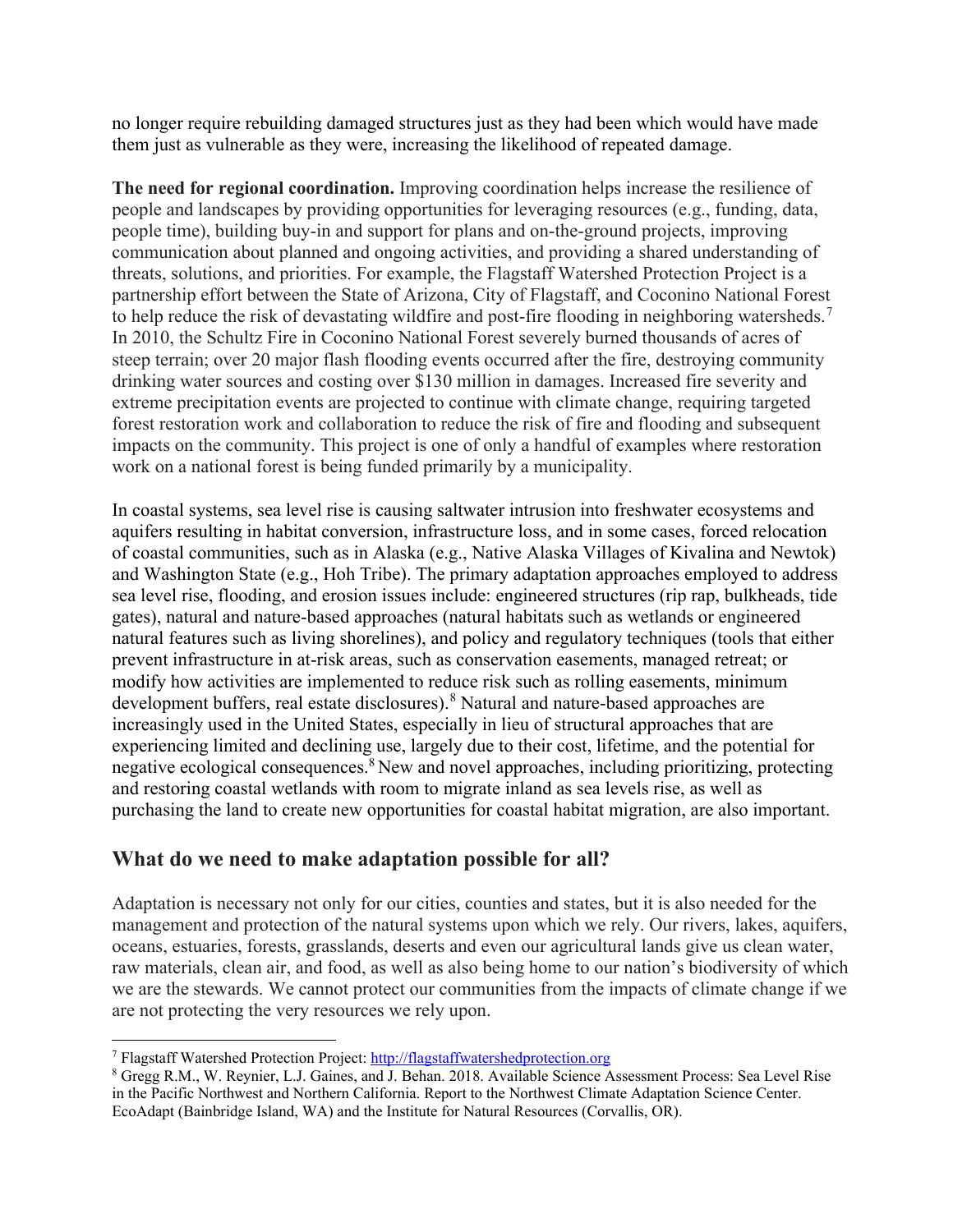As I was sharing examples of the impacts and actions above, I was outlining the categories of actions that are needed to make adaptation happen. These include:

- 1) Capacity building
- 2) Mandate
- 3) Access to data
- 4) Access to funding
- 5) Assessing adaptation effectiveness
- 6) Ways to share adaptation knowledge
- 7) Holistic action

**Capacity building**: While climate change is a ubiquitous challenge to every facet of our lives, society and nature, most people have no idea how it affects their ability to do their jobs or how to make decisions in a climate savvy manner. This will require basic applied education that reaches broadly, as well as in depth educational modification for how everyone from engineers to game wardens to factory supply managers apply adaptation in their trade. Not to be left out of this educational need is congressional and agency staff in our state and federal governments. We need to make consideration of climate change as common place as consideration of funding or staffing. To do this we need to actively provide training across the country. Perhaps akin to public health or emergency preparedness campaigns wherein general awareness as well as local technical expertise are both strengthened. A **National Climate Service**, which could be created from many existing pieces both within and outside of the federal government, is desperately needed. One the greatest resources we have to address climate change is the collective capacity of scientists, planners and managers in our federal, tribal, and state agencies and nongovernmental institutions. The knowledge, experience, and ingenuity brought by our federal partners cannot be undervalued as a key part of the solution to climate change. To capitalize on this asset, we need increased capacity, coordination, and collaboration among and between federal agencies and their non-federal partners, including tribal nations, nonprofits, businesses, community groups, and academic institutions.

**Mandate**: Everyday decisions are made that are vulnerable to climate change when there are virtually no requirements to consider climate change. Federal dollars are spent to build new infrastructure but there is no climate lens to ensure these projects can endure for their projected lifetime without succumbing to damage from climate change. For example, development in flood plains, ill-suited for extreme weather events, on eroding coastlines, reliant on aquifers which are being infiltrated by rising seas, in areas prone to wildfires and mega-droughts should be disincentivized. In our State of Adaptation Program interviews, we have found that leading motivations of adaptation action are clear mandates, laws and policies. Therefore it would be advised to create a mandate requiring the avoidance or reduction of climate change vulnerabilities in any and all federal funding mechanisms. These mandates and policies should require agencies to work across jurisdictions to increase the likelihood of success. An essential requirement will be to incorporate climate change into all governmental or governmentallyfunded planning efforts. This can take the form of discrete "climate action or adaptation plans" or the direct integration of climate change into existing planning processes. For example, EcoAdapt, in collaboration with numerous other partners, worked with the Greater Farallones National Marine Sanctuary (located along the north-central California coast and ocean) to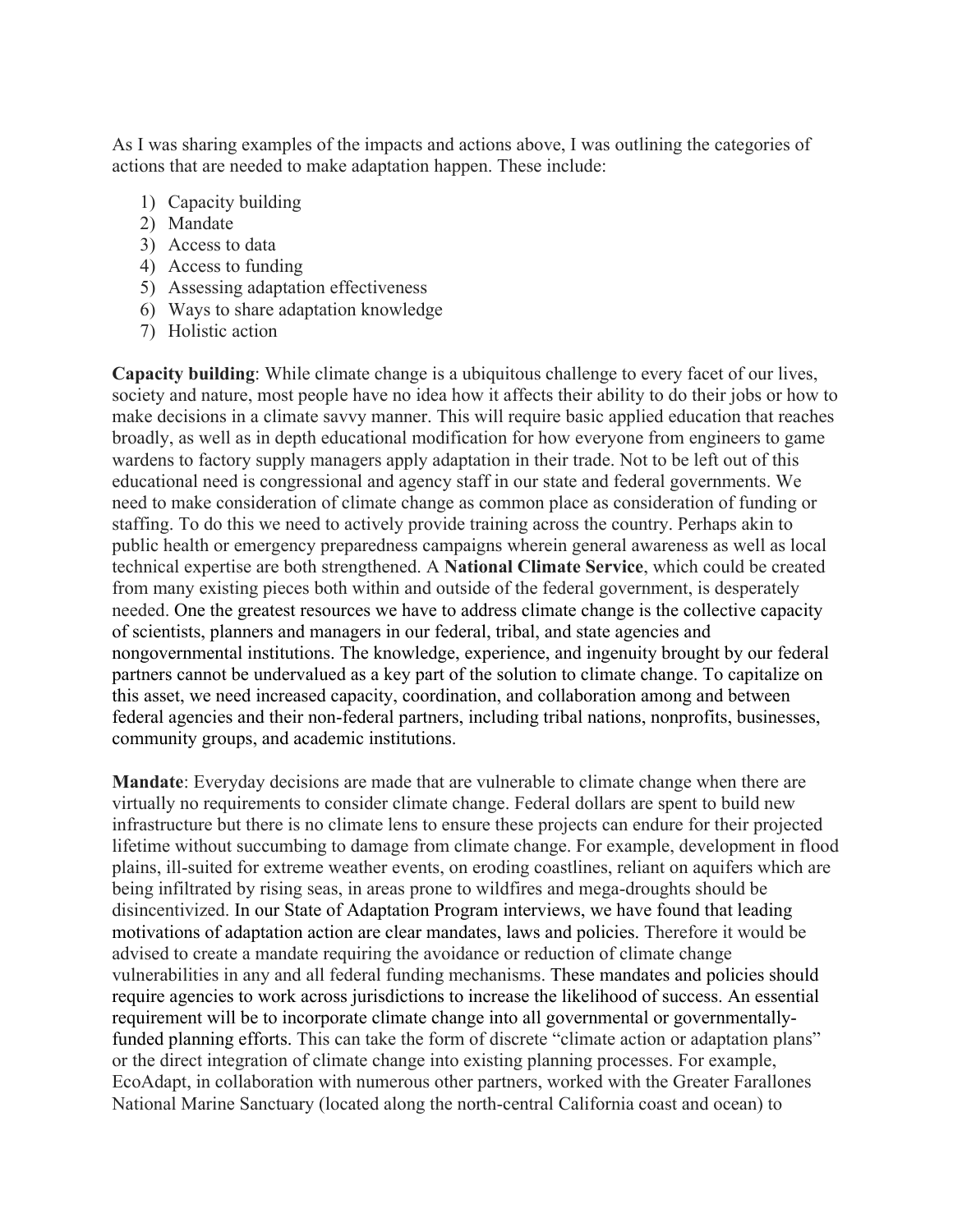evaluate vulnerability of their species, habitats, and ecosystem services to climate change and create a Climate Adaptation Plan.<sup>1</sup> The region's natural resources and the services they provide are vulnerable to increasing ocean temperatures, sea level rise, and extreme weather events (winds, waves, storms). The plan integrates climate adaptation into existing management frameworks and recommends over 75 adaptation strategies for regional management agencies to take to enhance coastal resilience, including implementing living shorelines, protecting and restoring habitat, limiting human disturbance, addressing invasive species, promoting education, and investing in science needs.

**Access to data**: Good decisions can be made when good data are available. Fortunately, good data for climate change exist. We must ensure that these data are accessible, understandable, applicable and used by everyone. Great strides have been made to ensure ease of access. Tools such as Climate Explorer<sup>[9](#page-6-0)</sup>, Sea Level Rise Viewer<sup>[10](#page-6-1)</sup>, CoralReef Watch<sup>[11](#page-6-2)</sup> all make data easily accessible to and for any interested user. There are still often gaps that prevent users from knowing these data exist or how to apply them. These gaps could be addressed with improved capacity (as described above), data tools to cover more issues (e.g., drought, wildfire, interactive impacts such as contaminant remobilization), and more centralized access points to the full range of data and tools available for making climate savvy decisions. Currently each federal agency has their own lists of tools and data, often not easily navigated by users. Interfaces such as the Climate Resilience Toolkit<sup>12</sup>, ARC- $X^{13}$ , and the Climate Adaptation Knowledge Exchange<sup>[14](#page-6-5)</sup> all are a great start but are all wildly underfunded to meet the need and not broadly discoverable. Of course the ability of these interfaces to deliver good data is incumbent on our continued commitment to data—monitoring the effects of climate change (in the field and remotely from space), updating and maintaining state-of-the-science models and projections, and interpreting these data for the broad array of uses that required them.

**Access to funding:** There is no avoiding it, climate change will cost us money. And inaction will only cost us more. Making funding available for climate action (mitigation and adaptation) is insurance to prevent more costly expenses due to damage in the future. It should also be noted that by requiring a climate lens to evaluate the comparative vulnerability of different actions (e.g., where to site a road to avoid flooding, how to build houses to reduce energy costs in a warming world, when to undertake habitat restoration projects to avoid extreme weather damage, who to include in planning processes to ensure all vulnerabilities are identified, what land use practices can best reduce wildfire hazards for people and wildlands) we can ensure that all tax dollars spent are adaptation dollars. This will avoid funds being spent for no long-term gain, while increasing benefit through avoided climate change impacts and cost saving when fewer subsequent expenditures are needed to correct for short-sighted misallocations.

Adaptation is a multi-phased process that includes scientific assessments, planning, implementation, and monitoring and evaluation. Funding directed to just one of these phases will

<span id="page-6-0"></span><sup>9</sup> Climate Explorer: https://crt-climate-explorer.nemac.org/

<span id="page-6-1"></span><sup>10</sup> NOAA Sea Level Rise Viewer: https://coast.noaa.gov/digitalcoast/tools/slr.html

<span id="page-6-2"></span><sup>11</sup> NOAA Coral Reef Watch: https://coralreefwatch.noaa.gov/

<span id="page-6-3"></span><sup>12</sup> Climate Resilience Toolkit: https://toolkit.climate.gov/

<span id="page-6-4"></span><sup>13</sup> Environmental Protection Agency Climate Change Adaptation Resource Center: https://www.epa.gov/arc-x

<span id="page-6-5"></span><sup>14</sup> Climate Adaptation Knowledge Exchange: https://www.cakex.org/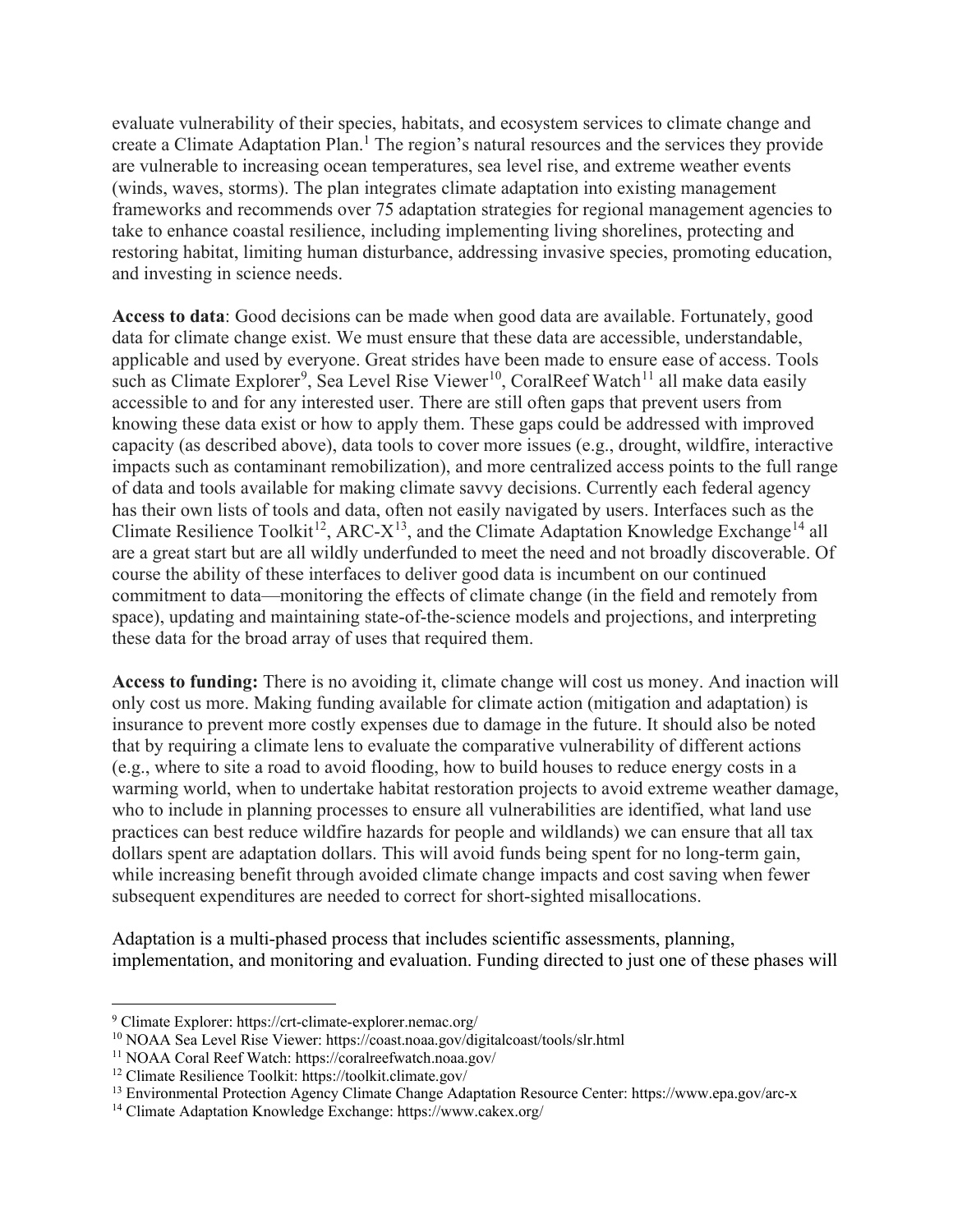not deliver the results needed to comprehensively address climate change. Therefore, it is imperative that the federal government increase its capacity to provide sustained funding to all stages of the adaptation process, particularly to implementation where upfront costs tend to be higher. Emphasis must also focus on increasing the capacity of state and local governments, as well as boundary organizations, such as nongovernmental partners, to execute climate adaptation work. These organizations are sources of highly specialized and locally relevant expertise, and execute on-the-ground work from technical decision support to facilitating community discourse through workshops. Additional funding sources include foundations and local and state governments. However, many of these initiatives have resulted in piecemeal, fragmented, and disparate approaches, as well as a lack of movement beyond assessment and planning. Federal finance plays a key role in funding all phases of the climate adaptation process. In fact federal funding that is used to support projects that are not inherently taking climate change into account is likely to be money misspent—unable to create the benefits it was intended to achieve when the effects of climate change erode the target efforts.

**Assessing adaptation effectiveness:** It is clear that inaction is no longer an option, which makes it even more essential that we know which actions will offer the greatest likelihood for positive outcomes. With limited money, staff, resources and time, the more we can learn about what works the better. To do this we need to actively monitor the effectiveness of the implementation of processes, tools and actions to decrease our national vulnerability. This means being willing to learn what doesn't work as well as what does. It requires providing funds to not only create data infrastructure, train the workforce and implement the adaptation actions, but also to track and test each of those steps to ensure they are delivering on their promise. There is often an assumption that with climate change adaptation we will not know what is working until decades from now. While there certainly will be greater clarity on the effectiveness of our actions in the future, we are not without methods to learn early and modify in the short-term to increase our chances for success in the long-term. We need a national database that monitors and tracks adaptation efforts, with researchers dedicated to analyzing the findings to inform our next iterations of what is good adaptation.

The importance of making informed decisions to alleviate the environmental, social, financial, and emotional costs of climate change cannot be overstated. Climate change presents a variety of impacts to which we must respond. Several adaptation case studies and guidebooks have been released in recent years with recommendations of suitable adaptation actions to address different climate impact concerns. However, determining when, where and how a particular action may be best implemented is more difficult to discern. Synthesizing what has worked and what has not worked, as well as why, can help identify potential modifications to current practices and facilitate understanding of the consequences of decisions. Further, science- and evidence-based decision-making supports better outcomes, while reducing costs and lowering the risk of implementing policies that may be based on well-intentioned but insufficient research. In addition to improving overall practice, a better understanding of which actions can be most effectively applied in different settings helps identify and leverage funding opportunities and create new or enhance existing partnerships to advance climate adaptation. EcoAdapt has embarked on an effort to evaluate the body of scientific knowledge supporting specific climate adaptation actions to determine the conditions under which particular actions may be most effective for achieving management goals. Since 2014, we have assessed wildfire, sea level rise,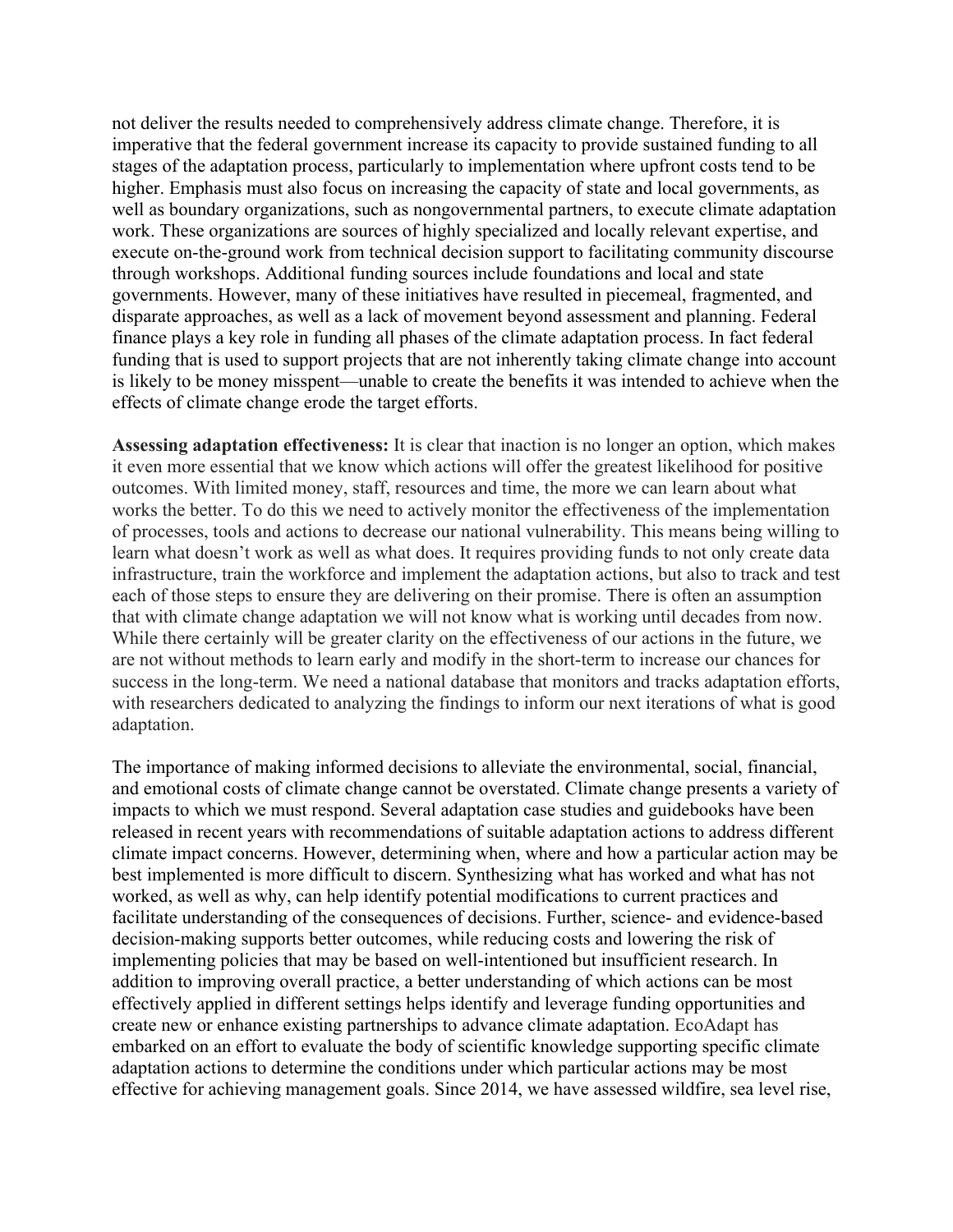and drought adaptation options. This work needs to expand beyond these three topics, not to mention being better funded.

**Sharing adaptation knowledge:** Learning from the past and ongoing efforts of others, as well as from research is fundamental to ensuring effective, successful adaptation outcomes can happen in a timely manner. Federal (Climate Resilience Toolkit<sup>15</sup>) and nongovernmental (EcoAdapt, Climate Adaptation Knowledge Exchange[16](#page-8-1), Georgetown Adaptation Clearinghouse<sup>17</sup>) knowledge brokers play central roles in gathering, synthesizing, and contextualizing science into digestible and actionable information sources. Since 2009, EcoAdapt has engaged in a sustained research initiative to identify, evaluate, and assess climate adaptation activities in planning and underway. This includes identification and synthesis of best available science on historic, observed, and projected future climatic changes and impacts, extensive reviews of federal, tribal, state, and local climate change planning documents, over 4,000 interviews with practitioners in order to identify trends and barriers to climate adaptation action, and over 400 case studies now housed on the Climate Adaptation Knowledge Exchange. As with other aspects of climate data, we need to improve access and discoverability of these repositories and their holdings.

**Holistic action**. Woven through all of the above must be approaches that think holistically and act equitably. Climate change affects everyone everywhere, but the impacts are not felt equally. The ability of historically disenfranchised and underserved communities to adapt to climate change will be stymied by underperforming infrastructure, underfunded institutions, absent services, fewer safety nets such as insurance, and numerous other existing stressors that will be exacerbated by or exacerbate climate change. At the same time, protecting our public lands is a critical part of an adaptation strategy that not only safeguards these areas and the ecosystems that inhabit them, but also the ecosystem services upon which our citizens rely. Investment in the protection of public lands may be our best path to enduring access to clean air, clean and plentiful water, flood control, wildlife habitat, improved mental health, spiritual heritage, and recreational enjoyment. Finally, collaboration across jurisdiction and between sectors will help avoid solutions that work at cross-purposes while maximizing efficiency of limited resources. All of abovementioned elements could be part of a **National Adaptation Plan** or a **National Climate Strategy**. Completed under the auspices of a coordinated approach there is certainly a greater likelihood for success in ensuring the many facets of society and ecosystems are supported, that resources are applied equitably, that training is consistent, goals can be established, and progress can be tracked. Currently climate change adaptation is unfunded, uncoordinated and largely wishful thinking. Without clear adaptation goals and the tools to achieve them we cannot expect good long-term outcomes for our country or our planet.

To meet the needs of your constituents, we need Congress to become well-versed in understanding the full range of issues inherent in effective adaptation, to fund adaptation, to require adaptation within all federal action, and to ensure that the enabling conditions required for adaptation to happen are in place (e.g., data collection and dissemination, training, removing barriers to local action, research). This can be undertaken in a piecemeal approach but to meet

<span id="page-8-0"></span><sup>15</sup> Climate Resilience Toolkit:<https://toolkit.climate.gov/>

<span id="page-8-1"></span><sup>16</sup> Climate Adaptation Knowledge Exchange: [http://www.CAKEx.org](http://www.cakex.org/)

<span id="page-8-2"></span><sup>&</sup>lt;sup>17</sup> Georgetown Adaptation Clearinghouse: https://www.adaptationclearinghouse.org/